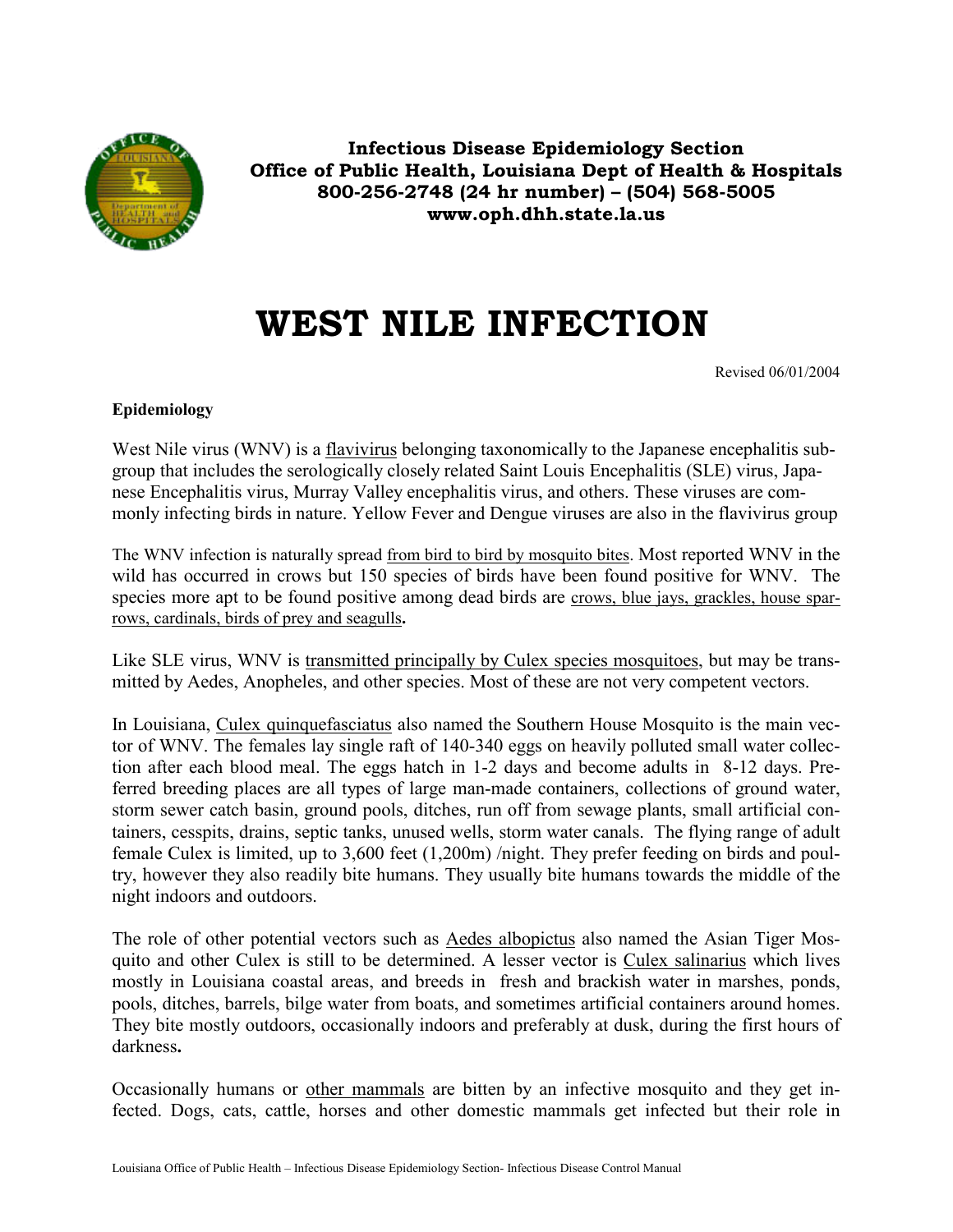transmission is minimal because of low viremia. Most of these animals do not present obvious illness except for horses which also suffer from WN encephalitis.

WNV was introduced in the USA, in New York in 1999. The first cases were diagnosed in Louisiana in 2001 among one human in Jefferson Parish, along with several birds (crows and blue jays) and a few horses. The year 2002 was marked by an epidemic of 204 cases of neuroinvasive disease (WN-NID). The total number of persons infected was estimated at 30,000 to 40,000. The disease was very unevenly distributed in foci appearing in successive waves.

The incubation period for West Nile virus invasive disease is 3 to 14 days.

Infectivity period: In birds the virus is present in blood for several days to a week. Humans will have viremia for a few days before onset of disease. Humans are not infectious for mosquitoes because of low viremia but may be infectious by transfusion, organ transplant, transmission in utero and breast milk.

## **Clinical Description**

The majority of those infected are completely asymptomatic (80-90%).

A small proportion have West Nile Fever (10 to 20%) presenting with febrile, influenza-like illness with abrupt onset of moderate to high fever, headache, sore throat, backache, myalgia, arthralgia, fatigue and a mild and transient rash and lymphadenopathy.

A minority of infected people have acute aseptic meningitis or encephalitis (0.2% below age 65, 2% above age 65). While some cases can easily be differentiated between encephalitis or meningitis, some are more difficult to classify. These cases should be classified as WNV Neuro-Invasive Disease (WNV-NID) and not as meningo-encephalitis which is a term reserved for those who have both meningeal and CNS cortical involvement. Encephalitis is diagnosed by the central nervous system (CNS) involvement, including altered mental status (altered level of consciousness, confusion, agitation, or lethargy) or other cortical signs (cranial nerve palsies, paresis or paralysis, parkinsonian signs, tremors, ataxia or convulsions).

Some individuals have severe muscle weakness or complete flaccid paralysis which is mostly due to axonal degeneration (poliomyelitis) rather than demyelinating syndromes like Guillain Barre syndrome.

Long term sequelae are very common. One year after illness, patients reported the following symptoms: Fatigue, (67%), memory loss (50%), difficulty walking (49%), muscle weakness (44%), and depression  $(38\%)$ .

The case fatality rate is elevated among the elderly, particularly among those 75 year and older.

## **Surveillance**

WNV fever, WNV Neuro-Invasive disease and West Nile Past or Present Infection are reportable conditions.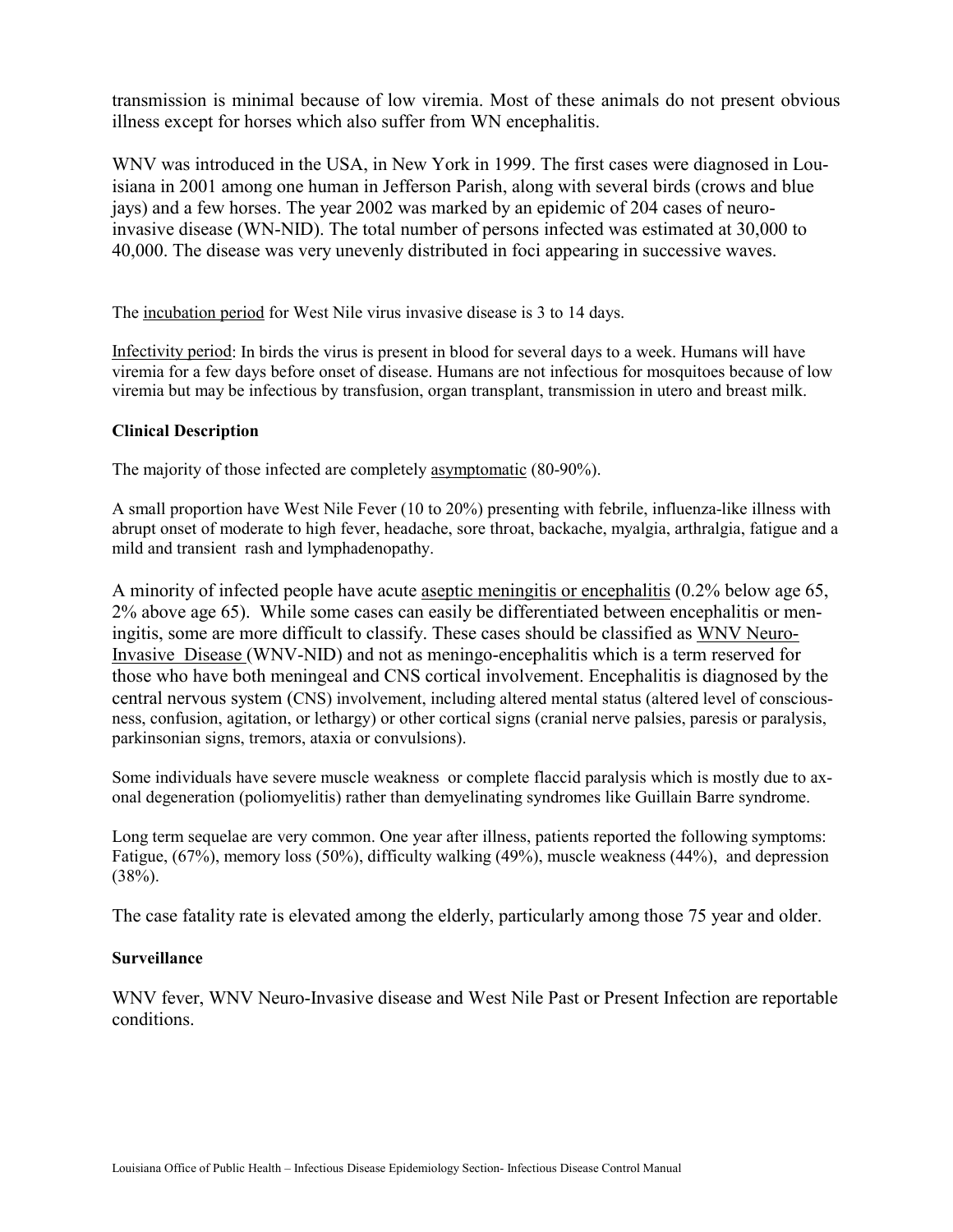## **Report and Confirm Early Cases**

Patients presenting with the following clinical syndromes should be suspected of having WVN illness particularly during the transmission season (May to November) and in transmission foci (Check the OPH website for recent data):

(1) Viral encephalitis, characterized by:

Fever  $\geq$ 38 °C or 100 °F, and

C CNS involvement, including altered mental status (altered level of consciousness, confusion, agitation, or lethargy) or other cortical signs (cranial nerve palsies, paresis or paralysis, parkinsonian signs, tremors, ataxia or convulsions), and

C An abnormal CSF profile suggesting a viral etiology (a negative bacterial stain and culture with pleocytosis [WBC between 5 and 1500 cells/mm<sup>3</sup>] and/or elevated protein level [ $\geq$ 40 mg/dl]).

(2) Aseptic meningitis (among persons aged 12 years and up), characterized by:

- Fever  $\geq 38$  °C or 100 °F, and
- Headache, stiff neck and/or other meningeal signs, and

C An abnormal CSF profile suggesting a viral etiology (a negative bacterial stain and culture with pleocytosis [WBC between 5 and 1500 cells/mm<sup>3</sup>] and/or elevated protein level [ $\geq 40$  mg/dl]).

(3) Acute cases of Guillain-Barré syndrome, especially if associated with atypical features, such as fever, altered mental status and/or a pleocytosis

(4) Acute flaccid paralysis

(5) Rhabdomyolysis

To report mail a completed form, the Louisiana Office of Public Health's *"Lab submission form for Arboviral Testing in Humans"*, (available below) with the specimen. If the specimen was sent to a diagnostic lab fax the same form to (504) 568-5006

## **Case Definition**

A case definition becomes important when it comes time to monitor progress of an outbreak. Without a case definition a migraine headache with antibodies to WNV may become a case. A case definition **is not**  a diagnosis. It is important to explain to a clinician the difference between a case definition and a diagnosis. Case definitions are used for epidemiologic purposes to ensure consistency across jurisdictions and time, a case definition has to be somewhat rigid. Not defining a case as WNV illness does not mean that the case does not have actual WN infection.

Serum

- Acute serum: collected within 8 days of onset
- Acute CSF: collected within 8 days of onset
- •Convalescent serum: collected within 14 21 days of onset

## Clinical description

CFebrile illness of variable severity with neurologic symptoms ranging from headache to aseptic meningitis or encephalitis, nausea or vomiting

CNeurologic symptoms can include: headache, photophobia, confusion or other alteration of mental status. CNeurologic signs: meningismus (stiff neck), cranial nerve palsies, paresis or paralysis, sensory deficits, altered reflexes, convulsions, abnormal movements and coma of varying degrees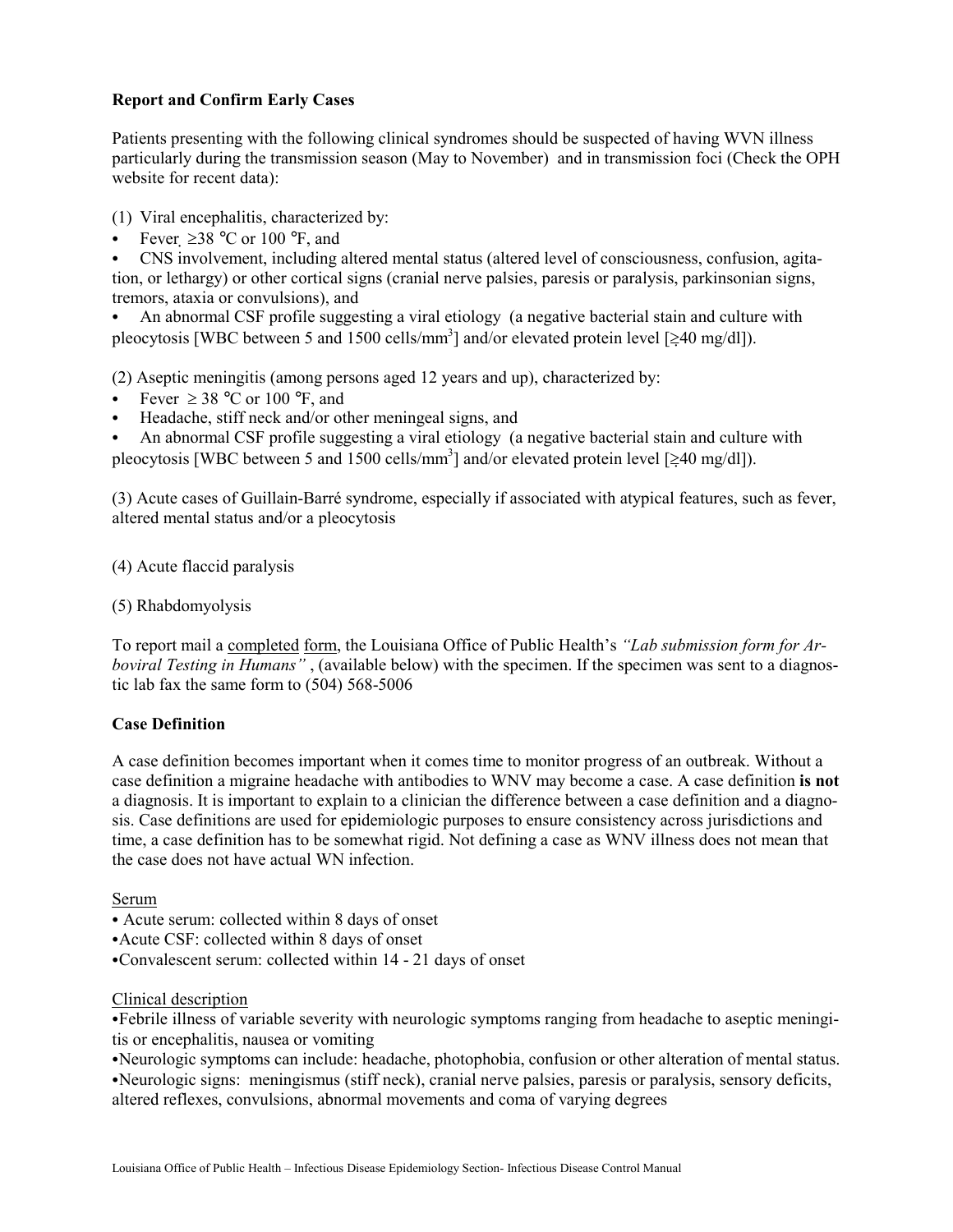**Meningitis** 

Clinical signs of meningeal inflammation: nuchal rigidity, Kernig or Bridzinski sign, or photophobia or phonophobia And one of the following: Fever  $\geq 38^{\circ}$ C or 100°F, or hypothermia <35 °C CSF pleocytosis  $\geq$  5 WBC Peripheral WBC  $\geq$  10,000 WBC /mm<sup>3</sup>

Viral encephalitis CNS involvement, including altered mental status, altered level of consciousness, confusion, agitation, lethargy or personality change And two or more of the following: Fever  $\geq 38^{\circ}$ C or 100°F, or hypothermia <35 °C CSF pleocytosis  $\geq$  5 WBC Peripheral WBC  $\geq$  10,000 WBC /mm<sup>3</sup> Neuroimaging findings consistent with acute inflammation (with or without involvement of the meninges) or acute demyelination; Focal neurologic deficit: cranial nerve palsies, paresis or paralysis, parkinsonian signs, tremors, ataxia Electroencephalographic finding consistent with encephalitis Seizures

Acute flaccid paralysis Acute onset of limb weakness with marked progression over 48 hours And at least two of the following: Asymmetry to weakness Areflexia /hyporeflexia of affected limb(s) Absence of pain, paresthesia or numbness in affected limb(s) CSF pleocytosis  $\geq$  5 WBC and elevated protein level  $\geq$  40 mg/dL Electrodiagnostic studies consistent with an anterior horn cell process Spinal cord MRI documenting abnormal increased signal in the anterior gray matter

Probable Case (CDC) Clinical description + • WNV EIA IgM positive in acute serum • Or WNV IgG positive in convalescent serum with 4 fold elevation relative to acute serum + PRNT positive

Confirmed Case (CDC) Clinical description + WNV EIA IgM positive in acute CSF OR Clinical description +  $\cdot$ WNV EIA IgM positive + WNV EIA IgG positive + PRNT positive • Or 4fold change in PRNT antibody titer to WNV in paired, appropriately times acute and convalescent serum samples + PRNT positive •Or WNV virus isolation in blood, CSF, other body fluid or tissue •Or WNV genomic sequence in blood, CSF, other body fluid or tissue •Or WNV antigen in blood, CSF, other body fluid or tissue

# **Laboratory Tests**

## Test Methods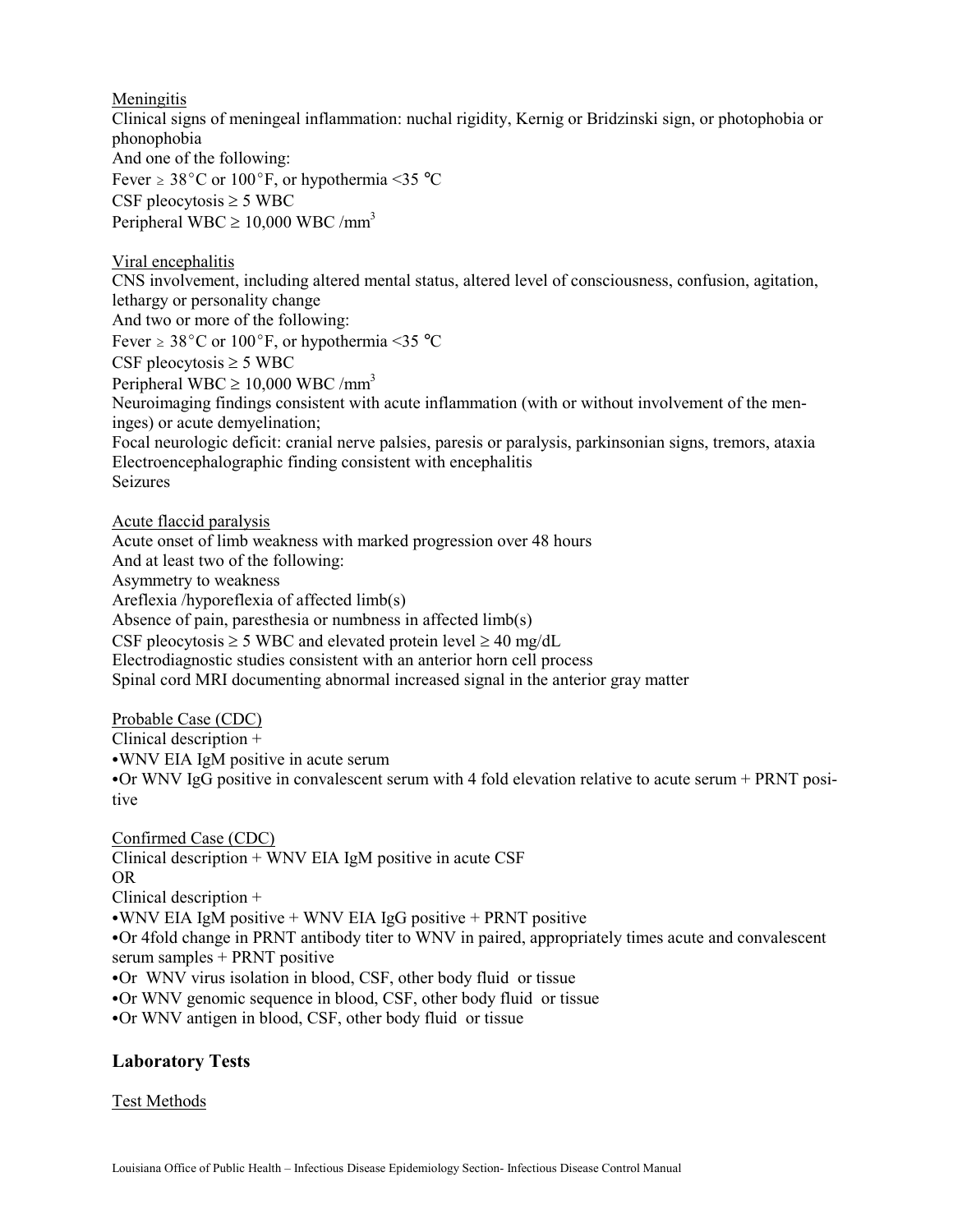• **Screening EIA Assay:** This ELISA test is used as a screening tool. It is a more rapid method than the CDC Antigen capture EIA. There are very few false negatives but many false positives. Therefore it is a good screening tool to rapidly identify positive tests but all positives must be confirmed by a more specific method.

C **Antigen Capture Enzyme Immuno Assay** following CDC protocols. This test requires a 24-hour incubation period. Depending on the timing of receipt of specimens, results will take from 48 to 72 hours to be reported.

-The bottom of the tube is coated with an Anti-Human IgM. Then the serum of the patient is added, then the antigen (extract of cell culture infected with WNV), then an anti-WNV antibody tagged with an enzyme, then a substrate that will change color in the presence of the enzyme.

-If the serum contains anti-WNV antibodies, the sandwich is complete and the substrate will change color: this is a positive reaction.

-If the serum does NOT contain anti-WNV antibodies, one of the layers of the sandwich is missing, and the upper layers of the sandwich do not stick. When the substrate is added, there is no change in color. This is a negative reaction.

-For each serum several tests are done:

1-Test with patient serum and WNV antigen. This the "test antigen".

 2-Test with patient serum and material on which WNV grew but free of WNV. This is the "normal antigen" . The ratio of patient/test antigen over patient/normal antigen must meet certain criteria to be acceptable.

3-Test with negative control

The ratio of patient/test antigen over negative control must meet certain criteria to be acceptable. These sets of reactions are performed in triplicate and an average of the 3 are done.

Tests are done with both WNV and SLE antigens. Those with WNV infections are higher results with the WNV antigen than with the SLE antigen.

The optical density of the reaction measures the intensity of the reaction. The numeric result presented is **not a titer**, but the ratio of optical density of the patient test over the control test (extract of cell culture infected without WNV). A **ratio of 3.0 is a minimum to interpret as positive.** A WNV positive serum will also show positive with the same technique using a SLE antigen. To be interpreted as WNV positive, the ratio using WNV antigen should be at least twice higher than that using SLE antigen.

• Testing is also performed for Saint Louis Encephalitis (SLE), Eastern Equine Encephalitis (EEE) and California Virus encephalitis using an **immunofluorescence technique**.

**• Reverse transcriptase polymerase chain reaction** (RT-PCR) is used to detect viral RNA. The sensitivity of Taqman RT-PCR in the acute phase is 57% in CSF and 14% in serum. Because of low sensitivity, these tests will not be routinely used for the diagnosis of WNV neuro-invasive disease.

• A Plaque Reduction Neutralization Test (PRNT) will also be used by OPH lab as soon as viral material will become available (2004). The serum of the suspect is incubated with the live WN virus then added to a cell culture. If there are antibodies against the virus in the test serum, there is reduction in virus damage compared to control with no antibodies (hence the term "Plaque Reduction"). This is the best test for differentiating WNV from SLE, dengue or Yellow Fever. But it requires handling cell cultures and live virus and it takes several days to evaluate plaque reduction. OPH will use a live horse vaccine virus strain instead of the wild live virus.

## Indications for testing:

Testing for WNV at the State Public Health Laboratory is being prioritized for hospitalized patients with viral encephalitis, aseptic meningitis, Guillain-Barré syndrome, acute flaccid paralysis or rhabdomyolysis.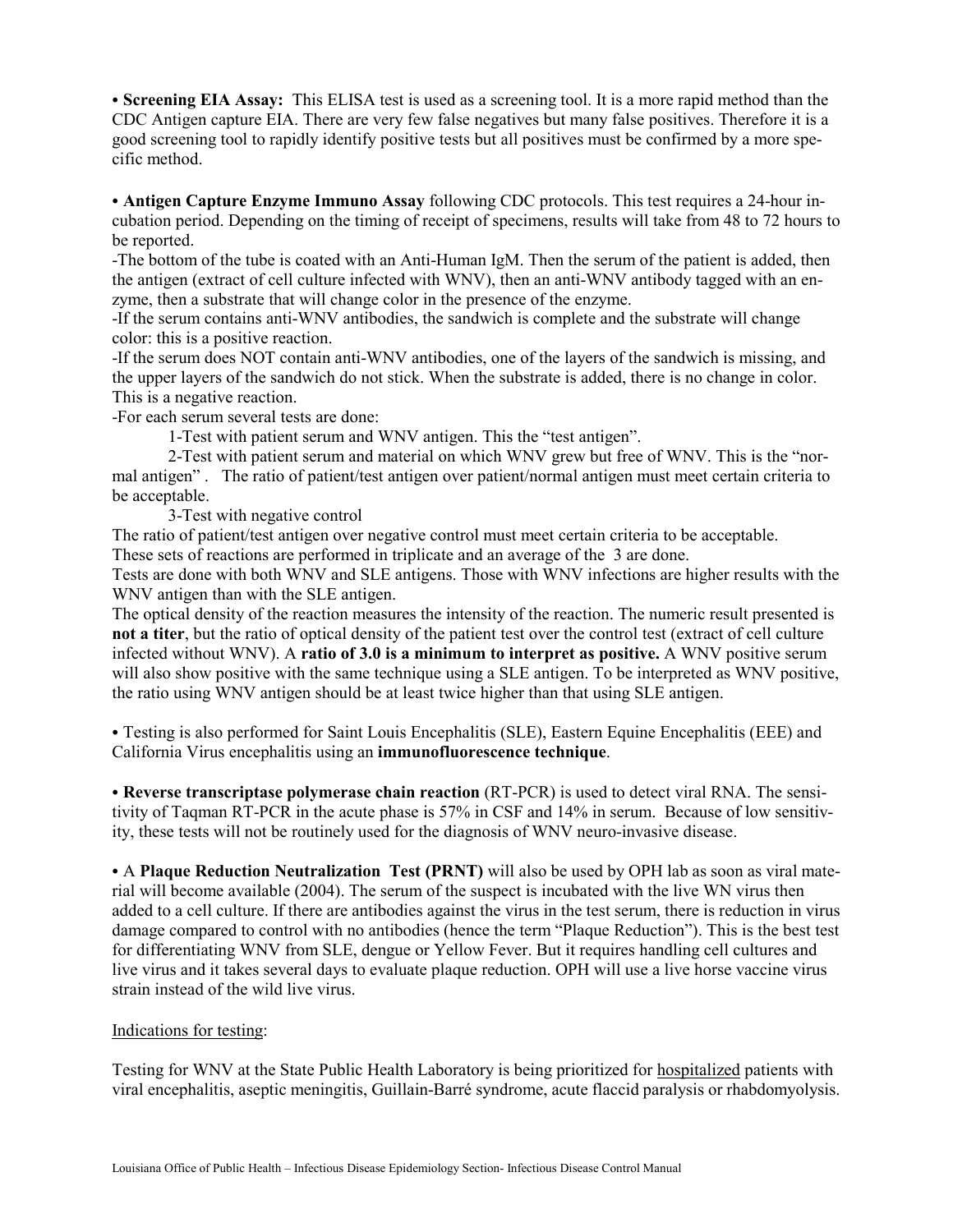In order to keep the number of lab tests manageable, avoid testing asymptomatic patients bitten by mosquitoes, the worried well, those who have a viral infection, and those who are suspected of West Nile Fever (fever and headache without any cerebral or meningeal involvement).

There is no charge for arboviral encephalitis testing.

## Specimens to obtain:

**Acute phase** (collected within 8 days of illness onset): 2 mL serum in labeled red top tube and CSF (if collected): 2 mL without preservatives

**Convalescent phase** (collected within 14-21 days of illness onset) At least 2 mL serum in labeled red top tube

## Specimen labeling, packaging and mailing

**-**Label: Label with patient's name, date of birth, medical record number, and date of specimen collection. **All specimens should be accompanied by the appropriate form:** *"Lab submission form for Arboviral Testing in Humans"*

Unless there is an emergency, avoid sending samples over the weekend or on holidays. Hold the samples for delivery until the next business day. In case of emergency, make prior arrangements with the laboratory (Virology Section 504-568-4039 or Infectious Disease Epidemiology Section 504-568-5005).

#### **-**Storage:

- **CSF**: Keep specimens refrigerated. Do not send or store at room temperature.
- **Sera:** Centrifuge, separate from clots, dispense into two sterile tubes (at least 2 cc each) for transport, and refrigerate (do not freeze).

**-**Packaging**:** Package CSF and sera in separate bags for transport to OPH. Pack blue ice or other coolants along with serum sample. Do not freeze. Do not use dry ice.

Ship to the following address: *Office of Public Health Virology Laboratory, 325 Loyola Avenue, Room 709, New Orleans, LA 70112* 

## Reporting test results:

Negative test results of WNV testing will be mailed to the submitter (physician, hospital laboratories) by OPH, positive test results will be faxed as soon as they are made available.

## **Interpretation of Lab Test Results for the Clinician**

To correctly interpret a test result it is absolutely necessary to have the following information (requested in the lab submission form)

- Delay between symptom onset (Onset Date) and specimen collection
- Signs and symptoms (those listed in the lab submission form are essential for an accurate interpretation)

Interpreting the results of an antigen capture EIA test:

OPH will be using an antigen capture enzyme immuno-assay (EIA) techniques detecting IgM and /or IgG antibodies to West Nile and Saint Louis encephalitis viruses following CDC protocols. This test requires a 16-hr incubation period and results may take 48 to 72 hours to be reported.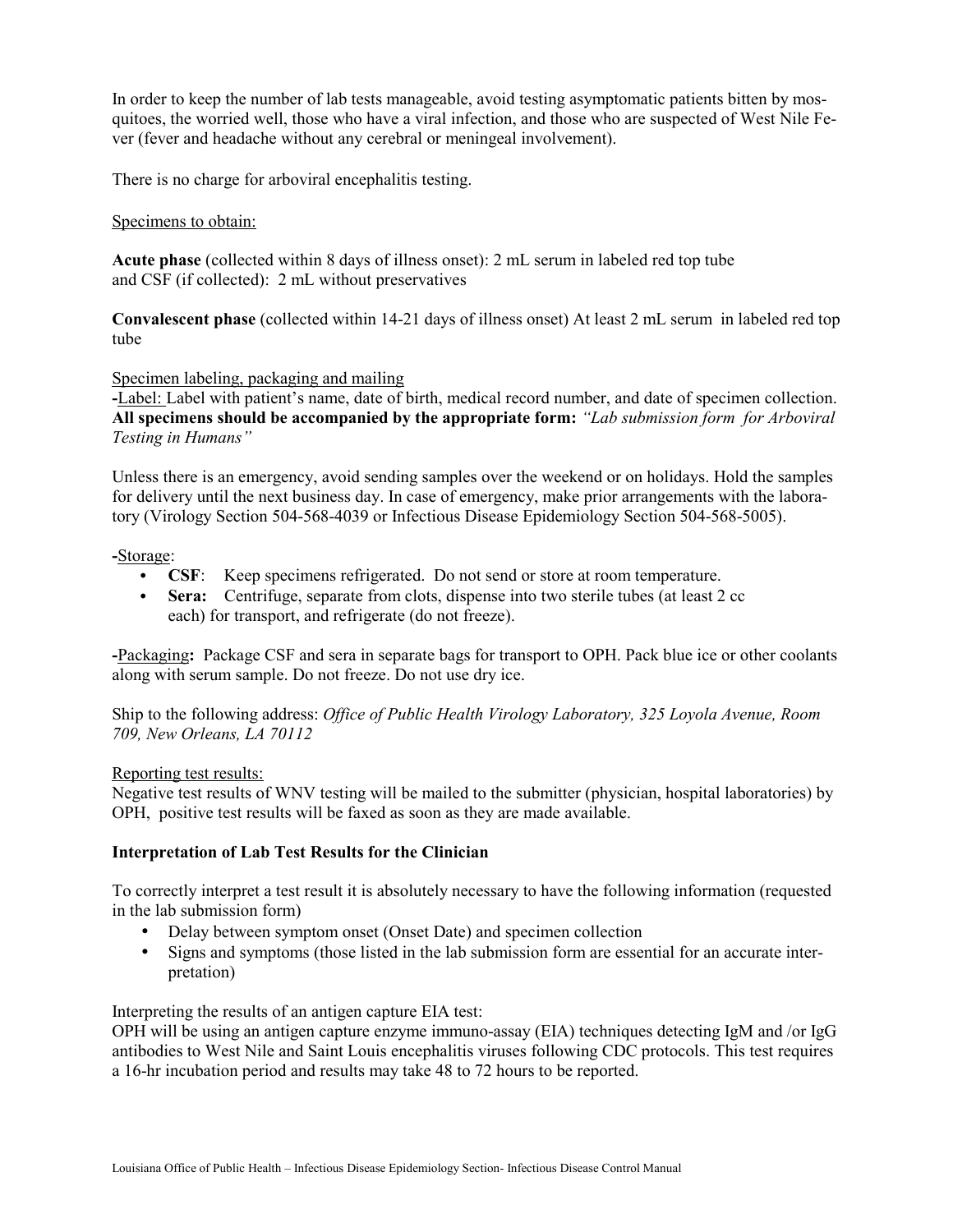Positive test results are those with a numeric ratio of 3.0 or higher

This number is not a titer but a ratio of the optical density of the patient test over a control test. (See Testing Handout for more detailed explanations). Patients are likely to have a positive ratio for both Saint Louis and West Nile viruses. In order to be considered WN positive, the WNV ratio should be at least twice that of SLE ratio.

| Category                 | NID Clinical Criteria & | <b>Delay Onset</b> | Interpretation         | Fup needed   |
|--------------------------|-------------------------|--------------------|------------------------|--------------|
|                          |                         | /Collection        |                        |              |
| <b>CSF</b>               |                         |                    |                        |              |
| Early Neg CSF            | WNV IgM EIA Neg         | $< 8 \text{ days}$ | Probably Not WN-NID    | None         |
|                          |                         |                    | (1)                    |              |
| Late Neg CSF             | WNV IgM EIA Neg         | $\geq 8$ days      | Probably Not WN-NID    | None         |
| Pos CSF                  | WNV IgM EIA Pos         | anytime            | WN-NID                 | Convalescent |
| <b>Serum</b>             |                         |                    |                        |              |
| Early Neg Serum          | WNV IgM EIA Neg         | $\leq 8$ days      | Not WN-NID $(1)$       | None         |
| Late Neg Serum           | WNV IgM EIA Neg         | $\geq 8$ days      | <b>NotACase</b>        | None         |
| Pos IgM /IgG             | WNV IgM EIA Pos and     | anytime            | WN-NID                 | Convalescent |
|                          | WNV IgG EIA Pos         |                    |                        |              |
| Old Flaviviral infection | WNV IgM EIA Neg and     | $\geq 8$ days      | Flavi Old              | None         |
|                          | WNV IgG EIA Pos         |                    |                        |              |
| Old Flaviviral infection | WNV IgM EIA Neg and     | $< 8 \text{ days}$ | Old infection          | Convalescent |
|                          | WNV IgG EIA Pos         |                    | or New Inf in Old case |              |

Criteria for classification and collection of convalescent sera:

CSF = CerebroSpinal Fluid

Convalescent = Patients who need convalescent serum

PRNT\* = If processed for PRNT wait for results, if not get serum for PRNT

 $IgG^* = If processed for PRNT wait for results, if not get serum for PRNT$ 

WN-NID: West Nile Neuro Invasive Disease

(1)In the USA and in Louisiana in 2003, 99% of cases had IgM positive test results at onset.

## Cross-Reactivity between Flaviviruses

West Nile Encephalitis, Saint Louis Encephalitis, Japanese Encephalitis, and Murray Valley Fever all belong to the same encephalitis virus complex, along with Yellow Fever and Dengue Fever, all these viruses are in the same family of Flaviviruses. They all cross-react in serologic testing. Therefore it is important to obtain a history of Yellow Fever or Japanese Encephalitis vaccine or history of a trip to a dengue endemic area that would explain a positive test, particularly an IgG positive result.

## Make sure to differentiate from IgG and IgM

IgG for any of the flaviviral infection or vaccine will last for years, even a lifetime. Therefore interpretation of an IgG positive test for flavivirus with IgM negative result reflect an old infection and is not useful for the diagnosis of a recent clinical infection. **WNV IgM may persist over a year** therefore a person infected in 2002 may still harbor IgM antibodies in 2003 (Up to 42% of patients were IgM positive 500 days after infection).

IgM antibodies do not cross the blood brain barrier therefore IgM antibodies in CSF strongly suggest central nervous system involvement.

## Interpretation of a positive test result in a fever case:

Since WN IgM antibodies may last for over a year (42% positive after 500 days), a positive test in a patient with fever and headache will not mean automatically that the patient has West Nile Fever.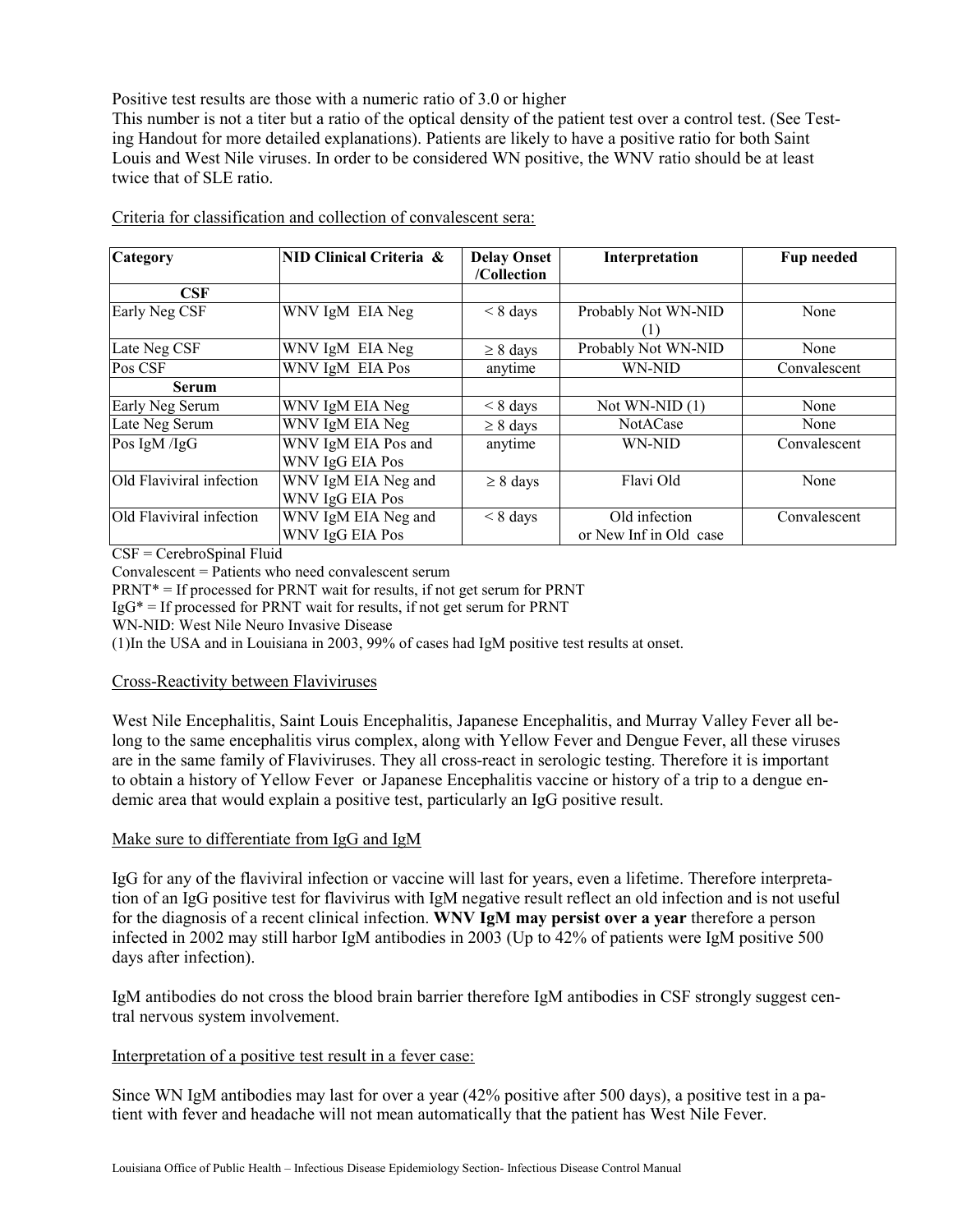# **West Nile Viral Fatal Encephalitis Cases**

Fatal viral encephalitis cases of unknown etiology must be reported to the Infectious Disease Epidemiology Section (IDES). Tissue samples, including brain, brainstem, and spinal cord will be examined by the Centers for Disease Control and Prevention (CDC) for viral testing and immunohistochemical staining (contact IDES to receive the "How to collect and submit" instruction form). These samples should be accompanied by an appropriate laboratory form and then submitted to the OPH Central Laboratory to be forwarded to CDC.

All specimens should be accompanied by:

1.Copy of preliminary or final autopsy report, and pertinent clinical information if available. 2.Case identification on each specimen.

#### A complete collection of tissue specimens should include the following:

1- 10% buffered formal in – for routine H & E, special stains.

•Formalin-fixed tissues taken at time of autopsy is the first preference. Formalin-fixed tissues may be taken at a later date (preferably within two weeks of initial autopsy examination).

•Paraffin embedded tissue may be submitted if formalin-fixed tissues are not available or if period of fixation exceeds four weeks.

The proper and adequate sampling of lesions must be tailored to fit the case. Tissues routinely fixed in formalin should include: lungs, heart, liver, spleen, kidney, adrenals, lymph nodes, bone marrow, skin, gastrointestinal, and central nervous tissues (including cortex, cerebellum, brain stem, spinal cord, and meninges). Various tissues can be submitted in a single container of 10% buffered formalin.

Tissues should be shipped at room temperature. (Do Not Freeze this part of collection)

#### 2- 2.5% glutaraldehyde and EM buffer – for EM study

-The tissues to be fixed for EM examination must be tailored to fit the case. Suggested list includes lung, spleen, liver, lymph node, and bone marrow.

-The tissue should be minced, preferably into 1-2mm cubes. -Store at 4°C. (Do Not Freeze)

#### 3- Fresh frozen tissues in sterile container – for PCR

Tissue of interest should be frozen at -20 $^{\circ}$ C or preferably -70 $^{\circ}$ C. The procedure should be as sterile as possible.

#### 4- Others:

•At least 5 cc of whole blood and 5 cc of serum may be frozen and held until decisions are made as to what specimens and tests are needed for further testing.

•Freezing at or below -20 degrees C is sufficient for short-term storage.

For specimen collection questions: During business hours, please call 504-568-5005 and ask to speak the State Epidemiologist, State Public Health Veterinarian, or EIS Officer.

After hours, call (800) 256-2748 or 504-568-5005 and request to speak to the physician /veterinarian on call.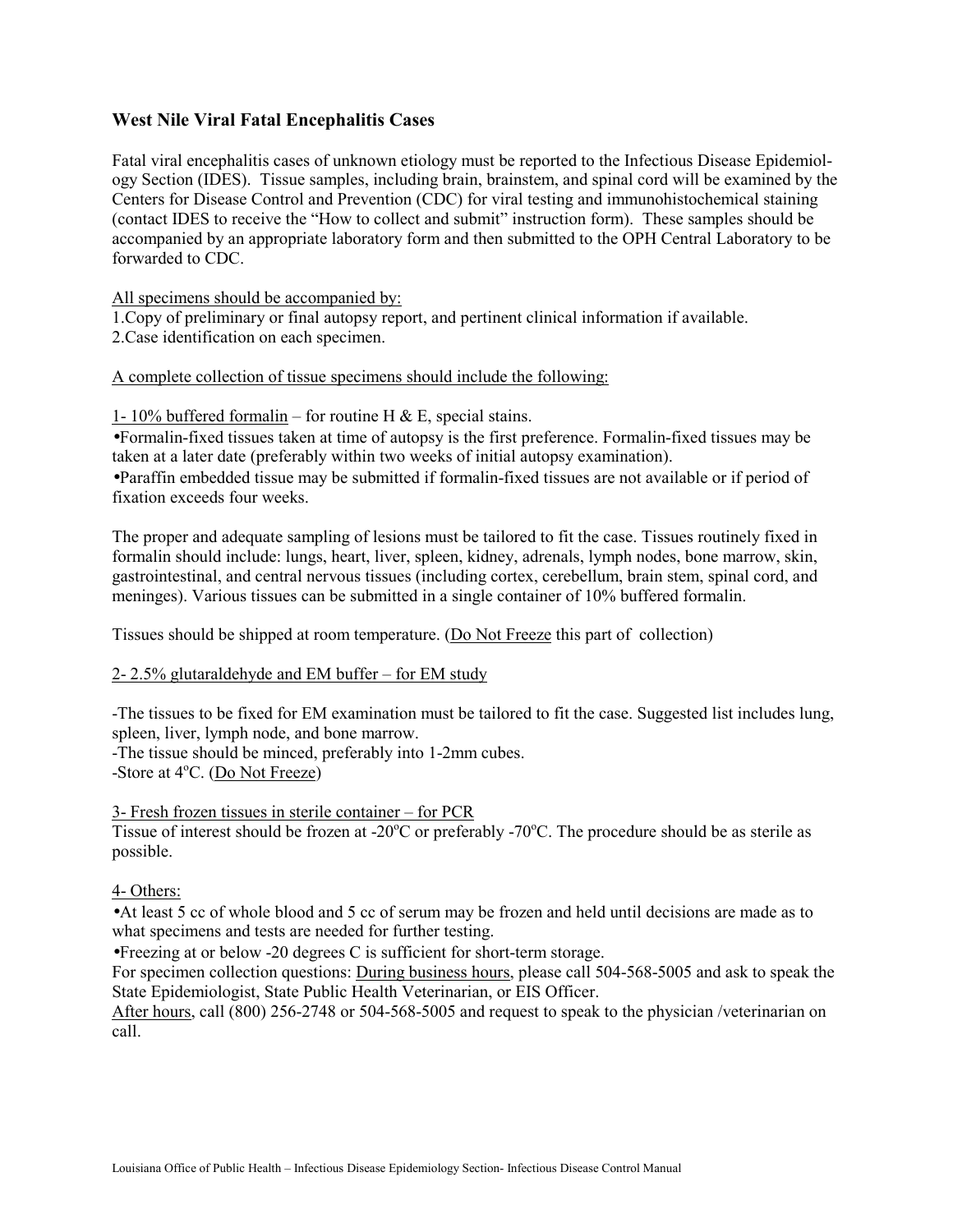## **Case investigation / Follow up**

| Category                      | NID Clinical Criteria &                                                                                                                  | <b>Delay Onset</b><br>/Collection | Interpretation                             | <b>Fup needed</b> |
|-------------------------------|------------------------------------------------------------------------------------------------------------------------------------------|-----------------------------------|--------------------------------------------|-------------------|
| CSF                           |                                                                                                                                          |                                   |                                            |                   |
| Early Neg CSF                 | WNV IgM EIA Neg                                                                                                                          | $< 8$ days                        | Probably Not<br>$WN-NID(1)$                | None              |
| Late Neg CSF                  | WNV IgM EIA Neg                                                                                                                          | $\geq 8$ days                     | Probably Not<br>WN-NID                     | None              |
| Pos CSF                       | WNV IgM EIA Pos                                                                                                                          | anytime                           | WN-NID                                     | Convalescent      |
| <b>Serum</b>                  |                                                                                                                                          |                                   |                                            |                   |
| Private Lab                   | WNV IgM EIA Pos                                                                                                                          | anytime                           | Suspect                                    | Convalescent      |
| Early Neg Serum               | WNV IgM EIA Neg                                                                                                                          | $< 8$ days                        | Suspect $(1)$                              | Convalescent      |
| Late Neg Serum                | WNV IgM EIA Neg                                                                                                                          | $\geq 8$ days                     | NotACase                                   | None              |
| Pos IgM /IgG                  | WNV IgM EIA Pos and<br>WNV IgG EIA Pos                                                                                                   | anytime                           | <b>WNV Probable</b>                        | Convalescent      |
| IgM Pos early                 | WNV IgM EIA Pos W>S                                                                                                                      | $< 8 \text{ days}$                | <b>WNV Probable</b>                        | PRNT*             |
| IgM Pos late                  | WNV IgM EIA Pos W>S                                                                                                                      | $\geq 8$ days                     | <b>WNV Probable</b>                        | PRNT*, IgG*       |
| Old Flaviviral in-<br>fection | WNV IgM EIA Neg and<br>WNV IgG EIA Pos                                                                                                   | $< 8 \text{ days}$                | Old infection<br>or New Inf in<br>Old case | Convalescent      |
| Flavi Old                     | WNV IgM EIA Neg and<br>WNV IgG EIA Pos                                                                                                   | $\geq 8$ days                     | Flavi Old                                  | None              |
| <b>PRNT Pos</b>               | <b>WNV IgM EIA Pos</b><br><b>WNV IgG EIA Pos</b><br><b>Neutralization Pos</b>                                                            | anytime                           | <b>WNV</b><br>Confirmed                    | None              |
| <b>Fuzzy Neut</b>             | acute serum Pos for WNV IgM<br>but Pos WNV neut<br>not clearly distinguishable from<br>the titers to other flaviviruses<br>used in tests | $<$ 20days                        |                                            | Convalescent      |

CSF = CerebroSpinal Fluid

Convalescent= Patients who need convalescent serum

 $PRNT* = If processed for PRNT wait for results, if not get serum for PRNT$ 

 $I gG^* = If processed for PRNT wait for results, if not get serum for PRNT$ 

WN-NID: West Nile Neuro Invasive Disease

(1)In the USA and in Louisiana in 2003, 99% of cases had IgM positive test results at onset. Negative serums and CSF obtained after 8 days do not need to be followed up. Follow up of negative specimens collected early (before 8 days after onset) yielded very few positive in 2002 (3 additional cases out of 329 cases and 4,500 lab tests).

#### **Case management**

Each case (positive lab, suspect needing follow up) is assigned to an Infectious Disease Epidemiologist / Surveillance Specialist based on residence or hospital who takes the lead to follow up the person and does the following:

1-Collect basic Demographic information (Name, age, gender, address, parish of residence, family contacts) if not collected on the form "*Laboratory Submission Form for Arboviral Testing in Humans*" which includes: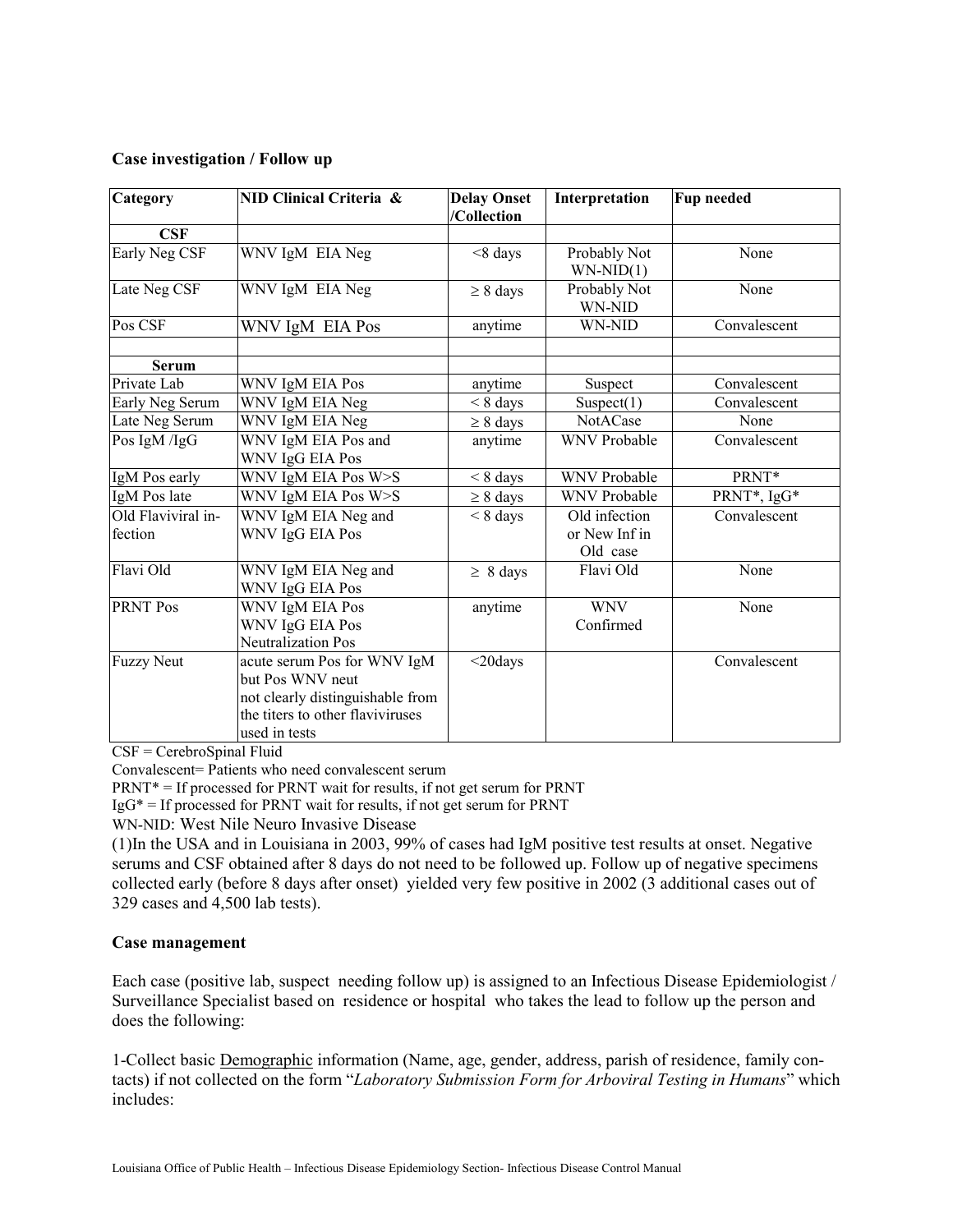Clinical History: Try to standardize by using the following terms: Fever, headache, stiff neck, back pain, photophobia, flaccid paralysis, meningitis, altered mental status (confusion, disorientation, coma), slurred speech, hearing or vision disturbance, tremor, ataxia and seizures.

## **Important: Get an accurate date for onset of symptoms.**

Note if the patient if the patient has history of having a surgery, receiving a transfusion, donating blood, being pregnant, giving birth or breastfeeding in the four weeks prior to onset of first symptoms.

Deceased patients: attempt to get information on course of treatment.

Hospitalization: Name of hospital, admission and discharge date, type of unit (ICU or regular ward).

Travel: Record dates and location of any recent travel. If travel is to a region endemic for Dengue or Yellow Fever, make sure to ask if patient received a vaccine for either.

2-Update hospitalization date and disposition

3-Obtain copies of any lab tests made in other laboratories

4-Update information in the central office database (LaArbo)

5- Reporting results to health care provider and regional staff.

Note that reporting of confidential information (identifiers) need to follow strict privacy rules. In general do not report name and personal identifiers; report address (to the block level), date of blood collection, date of onset. Check with State Epidemiologist or one of the Assistant State Epidemiologists when in doubt.

In communication with media or public: Report age, gender, city and parish. Do not report hospital name. For patient condition, report if ICU, regular ward or home. All public reports are in the Excel file named Handout.

5.1-Cases reported from a private laboratory

- Enter in LaArbo database
- Call to obtain the blood submitted to the laboratory or request to submit another blood sample
- If there is no address, call the reporting entity to obtain residence information as well as additional clinical information
- Report as suspect to mosquito control if address is known
- Do not count as cases

## 5.2-Cases accepted by OPH:

Report and discuss significance of results with ICP or clinician: This is very important and should be completed before reporting new cases to the press.

5.3-Statistics:

- Report to Communication and Center Directors
- Prior to report to Regional Medical Directors, Regional Epidemiologists, Regional DSS, Sanitarian Services/Vector Control Program and Mosquito Control
- Report to Parish Officials is the responsibility of regional staff (Regional Medical Directors or assignee).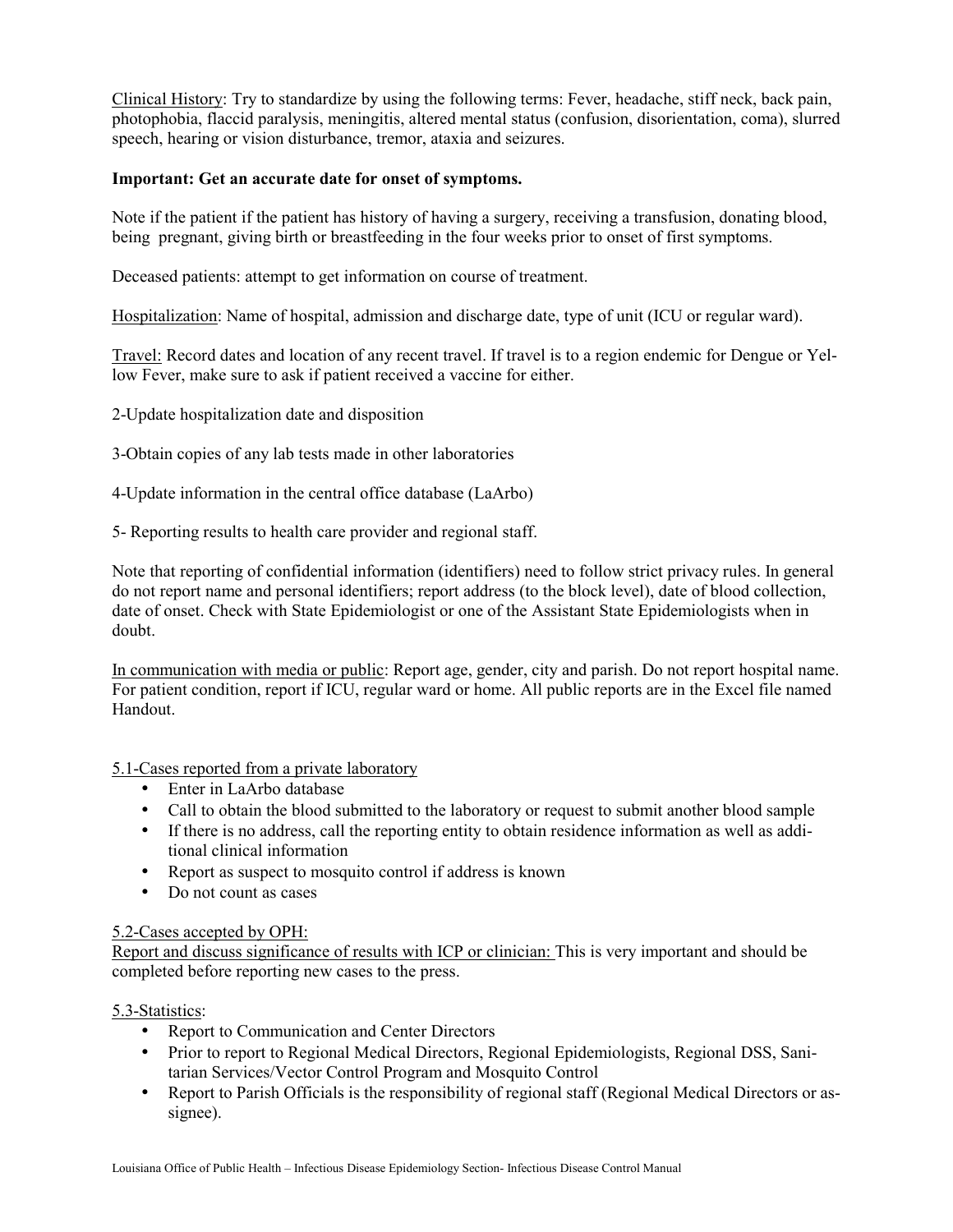## 5.4- Report to CDC

#### **Database (Central Office staff)**

This is the main tool to track down suspects, cases, lab tests, questionnaires, produce statistics. The fields in RED are important. If left blank some of the queries, reports, forms will not function properly. Do Not Enter Lab Results. Lab results from OPH and CDC are uploaded through a series of queries. But you can edit lab results that are repeats. Report positives with numeric ratios. We prefer to use ratios (12.3) than have "Positive" for example.

#### Main Patient Form

DateCollection:

Date first positive blood result or if negative, date first blood collected.

| Source: Blood or CSF                             |  |  |  |  |
|--------------------------------------------------|--|--|--|--|
| LabName: OPH (Not state lab) or Private lab name |  |  |  |  |
| Lab #: Enter OPH lab number as AR03-000000       |  |  |  |  |
| Access Label Lab report label                    |  |  |  |  |
| Alphavirus IFA IgM                               |  |  |  |  |
| Alphavirus IFA IgG                               |  |  |  |  |
| California virus IFA IgM                         |  |  |  |  |
| California virus IFA IgG                         |  |  |  |  |
| Flavi virus IFA IgM                              |  |  |  |  |
| Flavi virus IFA IgG                              |  |  |  |  |
| SLE EIA IgM (Enter numeric data)                 |  |  |  |  |
| SLE EIA IgG (Enter numeric data)                 |  |  |  |  |
| WNV EIA IgM (Enter numeric data)                 |  |  |  |  |
| WNVEIA IgG (Enter numeric data)                  |  |  |  |  |
| <b>SLE</b> Neutralization                        |  |  |  |  |
| WNV Neutralization                               |  |  |  |  |
|                                                  |  |  |  |  |

Suspects considered NOT to have WNV infection: (lab tests not consistent with arboviral infection): Check "NotaCase" in Final diagnosis field and ZNO in Case ID field.

Suspects with some significant lab tests: Enter final diagnosis choices from combo box.

#### "Clinical" field

WNV NID: Fever with 1 or more neurologic sign Or 1 or more neurologic symptom  $+1$  or more neurologic sign Or 1 or more neurologic symptom + CSF collected Or abnormal CSF with pleiocytosis and high proteinemia Or pos IgM EIA in CSF

AND Laboratory criteria met for probable or confirmed

WNV Fever (WNF): Fever, no neurologic symptoms, no neurologic signs Or Headache, no other neurologic symptom , no neurologic signs, no fever, no collection of CSF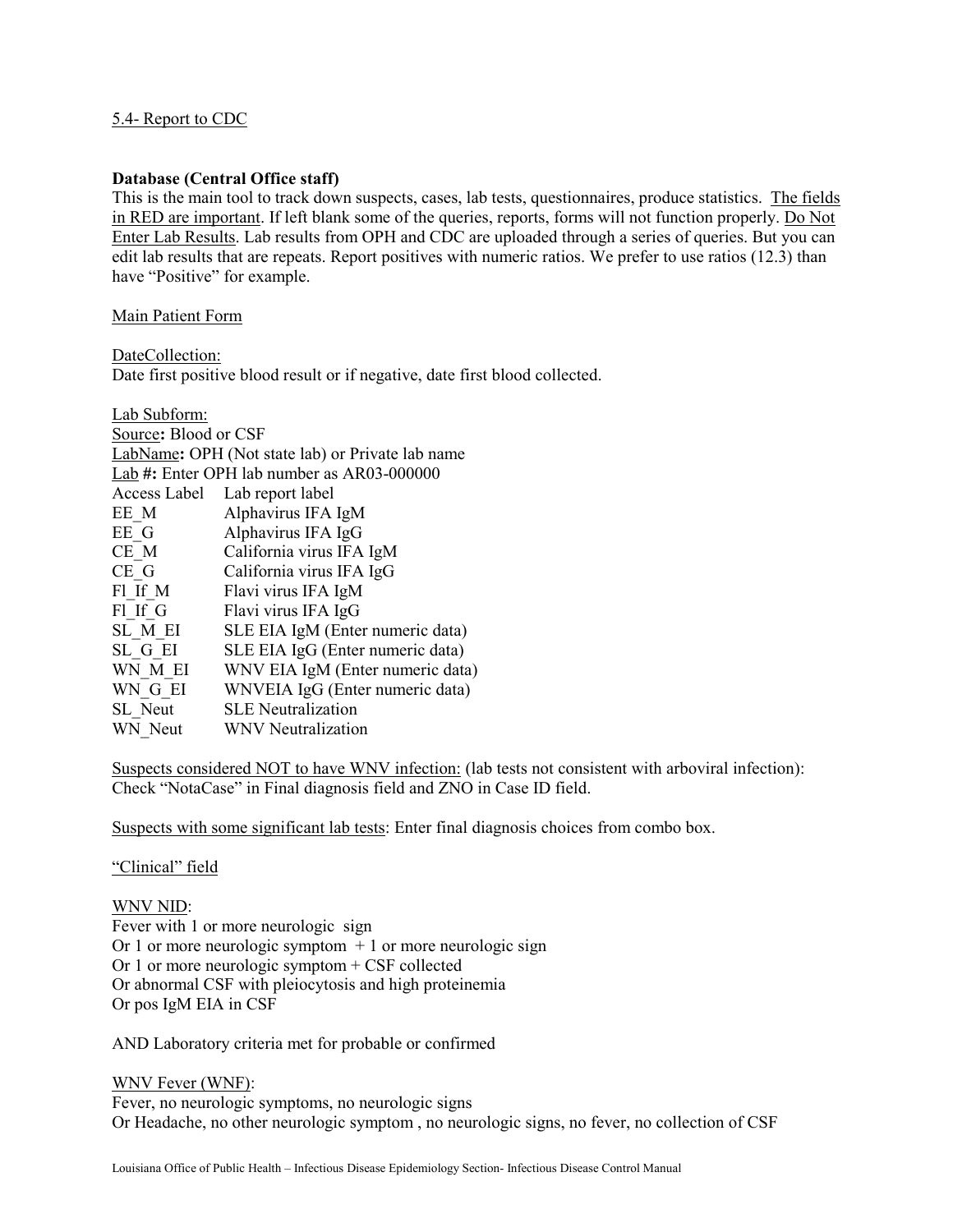# AND Laboratory criteria met

"Current Status"

Field name: [FinalDiag]

This field is used for internal classification

- WNV: Cases reported to the public include probable and confirmed cases of both WN-NID and WNF
- WNVSuspect: Cases coming from active surveillance with CNS involvement
- WNFSuspect: Cases coming from active surveillance with NO CNS involvement
- NotACase:
	- o No clinical info, no CSF, serum negative
	- o Or Serum & CSF negative, Follow up serum neg

"Case ID"

This field is ONLY used for ranking cases and suspect in queries. Cases have a number starting at 001, NotACase are ZNO and Suspects are AA

"GET"

Use the Table to tag those who need follow up serum Click "GET" on the labtestFUp line

"Outcome/Status" Check Home, Regular Ward, ICU, Rehabilitation, Deceased (WN associated) or DeadOther.

"Open/Closed" Enter Closed when case reports are complete.

"OutbreakAssociated"

Click the OutbreakAssociated field only if we identify a specific outbreak. Do not use routinely.

## **West Nile Surveillance in Birds, Mosquitoes and Other Animals**

## 1. Sentinel Chickens

- Location of sentinel chickens must be based on entomological data to maximize benefits. Sentinel chickens may be used throughout the year.
- Chickens should be at least 9 weeks old. Maintain a supply of chickens in a mosquito free environment to replace infected chickens.
- Detection of antibodies by serologic tests is the method of choice. The low viremia in chickens preclude the use of cloacal swabs.
- Chickens should preferably be bled every week.
- Chickens should be replaced after sero-conversion (positive for antibodies to any other arboviruses).
- Test method:
	- o IgM capture ELISA for Eastern equine encephalitis (EEE), St. Louis encephalitis (SLE), and West Nile virus (WNV).
	- o Plaque Reduction Neutralization Test (PRNT) will be performed when necessary.
	- o Lab tests done at the LSU Veterinary Lab. Results should be available within 5 days of sample receipt at the lab.

## 2. Mosquito Pools

- Pools should consist of 5-50 mosquitoes of the same species, some should be sorted to genus only.
- Test method: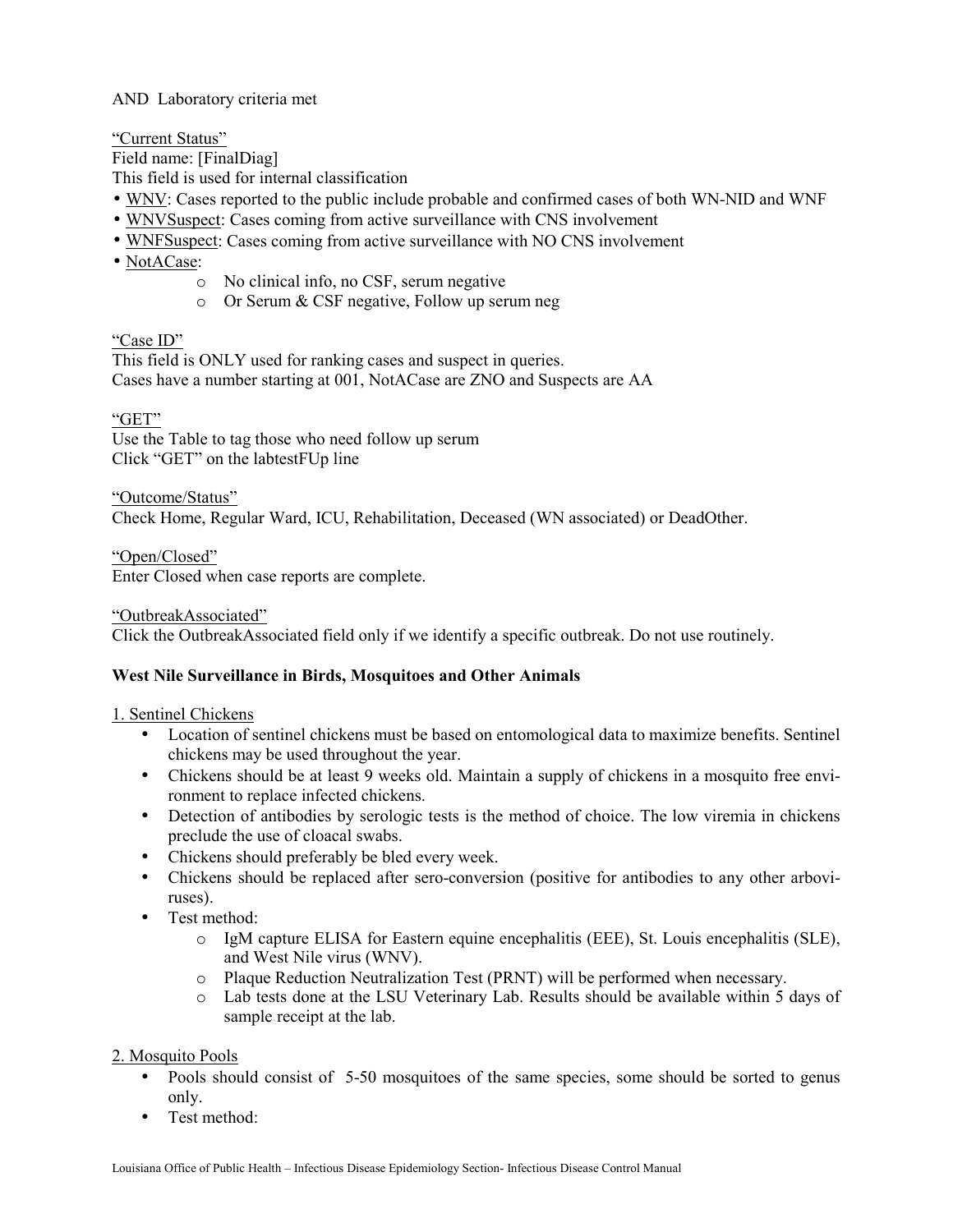- o VecTest (Medical Analysis Systems, Inc.) for Culex quinquefasciatus during the peak transmission season. The test can be done as a field test by the Mosquito Control Programs after training. The test is very specific (no false positives). Its sensitivity is similar to EIA tests. Results are obtained in 15 mn. The test can be safely performed in the Mosquito Control District laboratories: Female mosquitoes are placed in a plastic culture tube, then a 2.5 mL of grinding solution is added which inactivates the virus and makes the rest of the test safe.
- o Reverse transcriptase polymerase chain reaction (RT-PCR) TaqMan for all other species of mosquitoes and outside the peak transmission season. Lab tests done at the LSU Veterinary Lab. Results should be available within 5 days of sample receipt at the lab.
- o Viral isolation: Because it is very sensitive it is the method of choice off-season. It is done at the LSU Veterinary Lab

# 3. Dead Birds

- Birds to be tested for WNV by the laboratory include blue jays, crows, cardinals, grackles, house sparrows, birds of prey and seagulls.
- Birds should be collected fresh, double bagged, kept frozen, and transported to the lab for testing with the proper submission form. The submission should be placed in a bag separate from the bird. Decomposed birds and birds of species other than listed above will not be tested.
- Oral swabs will be collected from the frozen bird sent to laboratory.
- Test method VecTest and/or RT-PCR.
- Birds are tested year round.

Transportation of samples to the laboratory will be through the public health truck route system. These samples must be shipped in a timely manner in order to ensure their value in surveillance for disease transmission.

## 4. Horse Surveillance

Horses infected with West Nile Virus may also be valuable sentinels for human disease. Although OPH has no direct role in surveillance of disease in horses, the agency requests that veterinarians promptly report all cases of encephalitis in horses to the State Veterinarian's office (225-925-3980). Veterinarians should also report the precise location of the horse as well as the date of onset of clinical signs.

Signs of West Nile virus infection in horses include stumbling or tripping, muscle weakness, twitching, partial paralysis, appetite loss, depression, head tilt or head pressing, circling, difficulty swallowing, recumbency, fever, convulsions, and coma. West Nile virus infection should be considered in the differential diagnosis for any horse exhibiting these signs. Serum should be submitted for analysis to the Louisiana Veterinary Medical Diagnostic Laboratory in Baton Rouge (225-578-9777). All horse testing is conducted on a fee for services basis.

## **Dead Bird Sightings /Reports to Public Health**

As part of the Louisiana Office of Public Health's efforts to detect West Nile Virus in Louisiana, the Louisiana Office of Public Health is asking citizens to report any sightings of dead birds. In addition, citizens may be asked to collect any crows, blue jays, grackles, house sparrows, birds of prey and seagulls and bring them to their local or parish health units for testing, as explained below.

Because of the impact of WNV on these birds, an early indication of WNV in an area is sightings of a higher than usual number of dead blue jays, crows, cardinals, grackles, house sparrows, birds of prey and seagulls. This has been the experience in Louisiana during the 2002 epidemic. West Nile Virus (WNV), which can be transmitted between birds or from birds to mammals by mosquitoes, can cause encephalitis in humans and horses. The disease is not transmissible between positive humans and horses. While less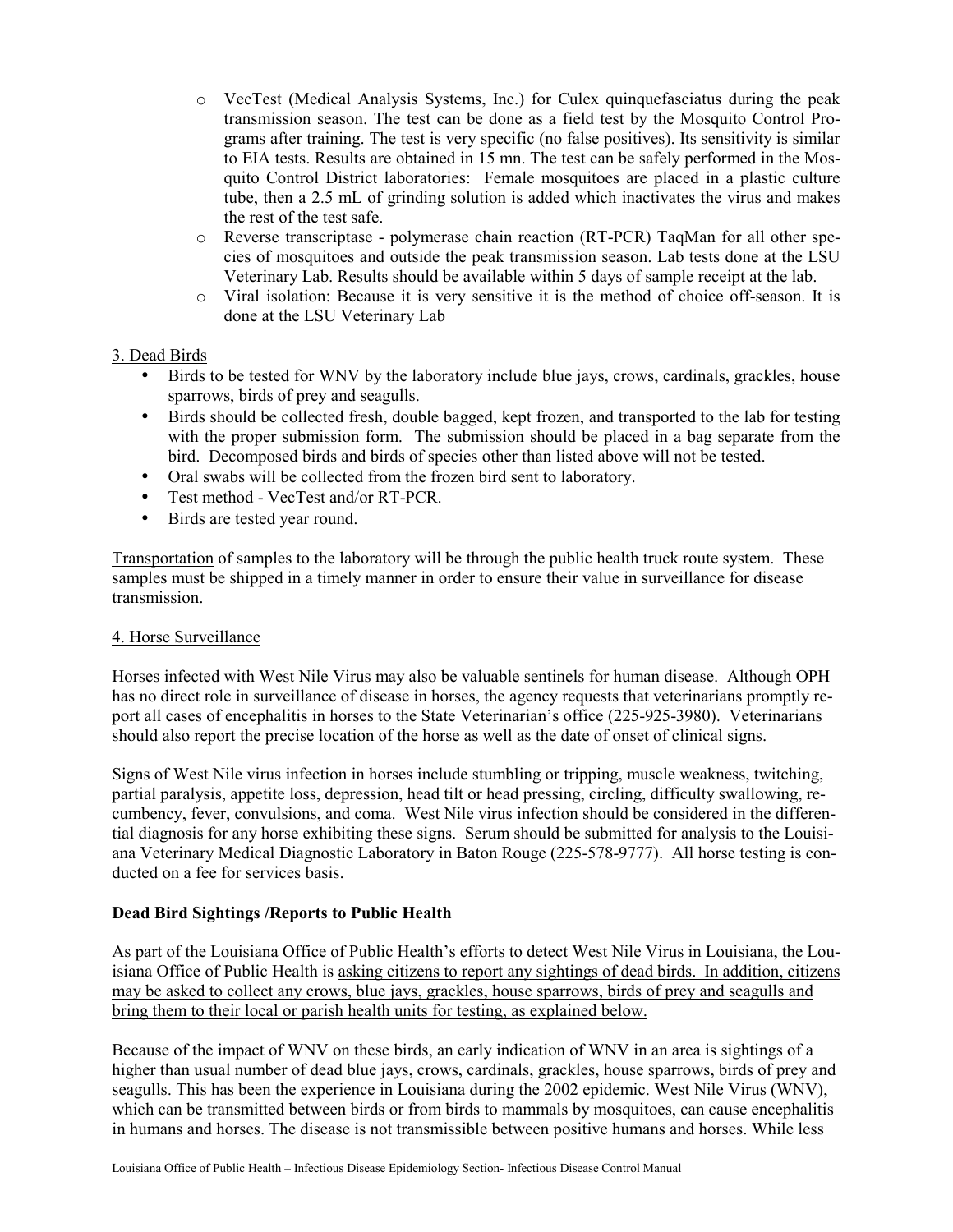than 1 percent of humans who become infected with WNV demonstrate any symptoms of disease, the virus seriously affects some species of birds, mainly blue jays, crows, cardinals, grackles, house sparrows, and birds of prey causing death in the majority of infected birds.

## Call to report location and species of dead bird

--During working hours

Citizens who encounter dead birds are requested to immediately **call their Parish Health Unit** and report the location, as well as the numbers and types of birds. If the identification of the bird species is not known, a description such as size, coloration, and any other distinguishing features would be helpful.

#### --After hours

For a prompt response, we recommend waiting until the following business day to report the bird directly to the Parish Health Unit Call. Reports can also be called into Infectious Disease Epidemiology at 1-800- 256-2748 (but may cause some delay).

800-Number answering system options:

Press 3 to report a dead bird: Leave name, phone number and parish of caller

Press 0 or call the CDC Hotline at 1-888-246-2675 to obtain more information on West Nile

#### Collect the bird for lab testing

If blue jays, crows, cardinals, grackles, house sparrows, birds of prey, and seagulls are found dead for less than 24 hrs:

Citizens are requested to collect the birds and bring them to their local Parish Health Unit. If the dead bird cannot be delivered immediately, freeze the bird and deliver it when it is convenient. Birds can safely be kept in the freezer or can be kept in a cooler on ice.

-To properly handle the dead bird, the recommended method of collection is to turn a plastic bag insideout, pick up the bird with the hands protected by the bag, then turn the bag right-side-out. The bag should then be tied or sealed and placed inside another plastic bag. Another method is to wear disposable gloves or small plastic bags to protect the hands while placing the bird in a double plastic bag. Birds can be disposed off in household trash. It is a good hygienic practice to wash hands after any activities that may soil hands.

-The U. S. Centers for Disease Control advises that there is no danger of contracting WNV from handling dead birds.

## **Protocol for Handling Dead Bird Reports**

Parish Health Units receiving a dead bird sighting call will fill the "2003 Dead Bird Surveillance Log**",**  an Excel file available on request (call 504-568-5005 ask for WNV Surveillance Coordinator).

The file requires the following information: Date of sighting, Address, City, Zip, Phone (only if the dead bird was submitted), species, was the bird collected, was the bird shipped, and specimen number for those that were shipped to the State Lab.

Species: Cardinal, crow, grackle, blue jay, sparrow, sea gull, raptor and other.

Submit the form weekly by e-mail to charliea@dhh.state.la.us